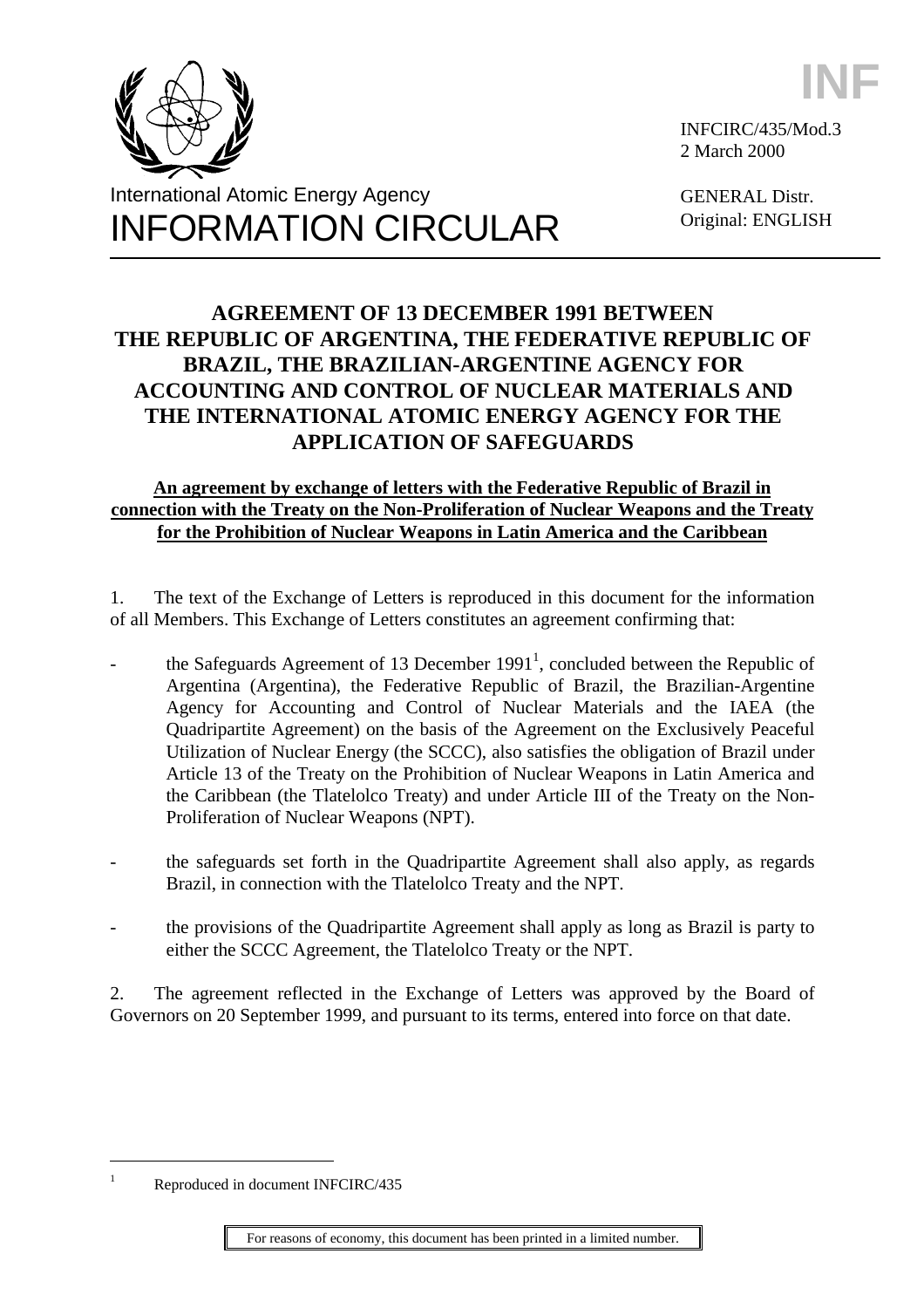

#### INTERNATIONAL ATOMIC ENERGY AGENCY AGENCE INTERNATIONALE DE L'ENERGIE ATOMIQUE МЕЖДУНАРОДНОЕ АГЕНТСТВО ПО АТОМНОЙ ЗВЕРГИИ ORGANISMO INTERNACIONAL DE ENERGIA ATÓMICA

WAGRAMER STRASSE 5, P.O. BOX 100, A-1400 VIENNA, AUSTRIA TELEPHONE (+41 I) 2600, FACSIMILE: (+43 I) 26001, TELEX: I12645 ATO, E-MAIL: Official Mail@iaex.org, INTERNET: May//www.isea.org

MAEM Y MEASE REFER TO<br>PRIERE DE LAPPELIJE LA REFERENCE

**DIAL DELECTLY ROSSTENSION** conservant poule TEMENT LE MUMERO DE MOSTE

1999-05-31

Sir,

I have the honour to refer to the decision of the Board of Governors of the International Atomic Energy Agency (IAEA) of 15 June 1995, which authorised the Secretariat of the IAEA to confirm, through an exchange of letters with the relevant States of the Latin American and Caribbean region that, inter alia, the Agreement between Argentina, Brazil, the Argentine-Brazilian Agency for Accounting and Control of Nuclear Materials and the IAEA for the application of safeguards (hereinafter called "the Quadripartite Agreement") satisfies the requirement of the States parties under the Treaty on the Non-Proliferation of Nuclear Weapons ("the NPT") and under the Treaty for the Prohibition of Nuclear Weapons on Latin America and the Caribbean ("the Tlatelolco Treaty") to conclude a comprehensive safeguards agreement.

The Government of the Federative Republic of Brazil ("Brazil") is party to the Tlatelolco Treaty and to the NPT, and has accepted an obligation, under both treaties, to sign and bring into force a safeguards agreement with the International Atomic Energy Agency. The Government of Brazil is also party to the Agreement on the Exclusively Peaceful Utilization of Nuclear Energy ("the SCCC Agreement"), which serves as a basis for the Quadripartite Agreement.

Against that background, I should like to propose the following:

1. Brazil and the IAEA consider that the Quadripartite Agreement satisfies the obligation of Brazil under Article 13 of the Tlatelolco Treaty and Article III of the NPT.

2. Brazil and the IAEA agree that the safeguards set forth in the Quadripartite Agreement shall also apply, as regards Brazil, in connection with the Tlatelolco Treaty and the NPT.

H.E. Mr. Affonso Celso de Ouro- Preto Ambassador Resident Representative of Brazil to the International Atomic Energy Agency Lugeck I/V/15 A-1010 Vienna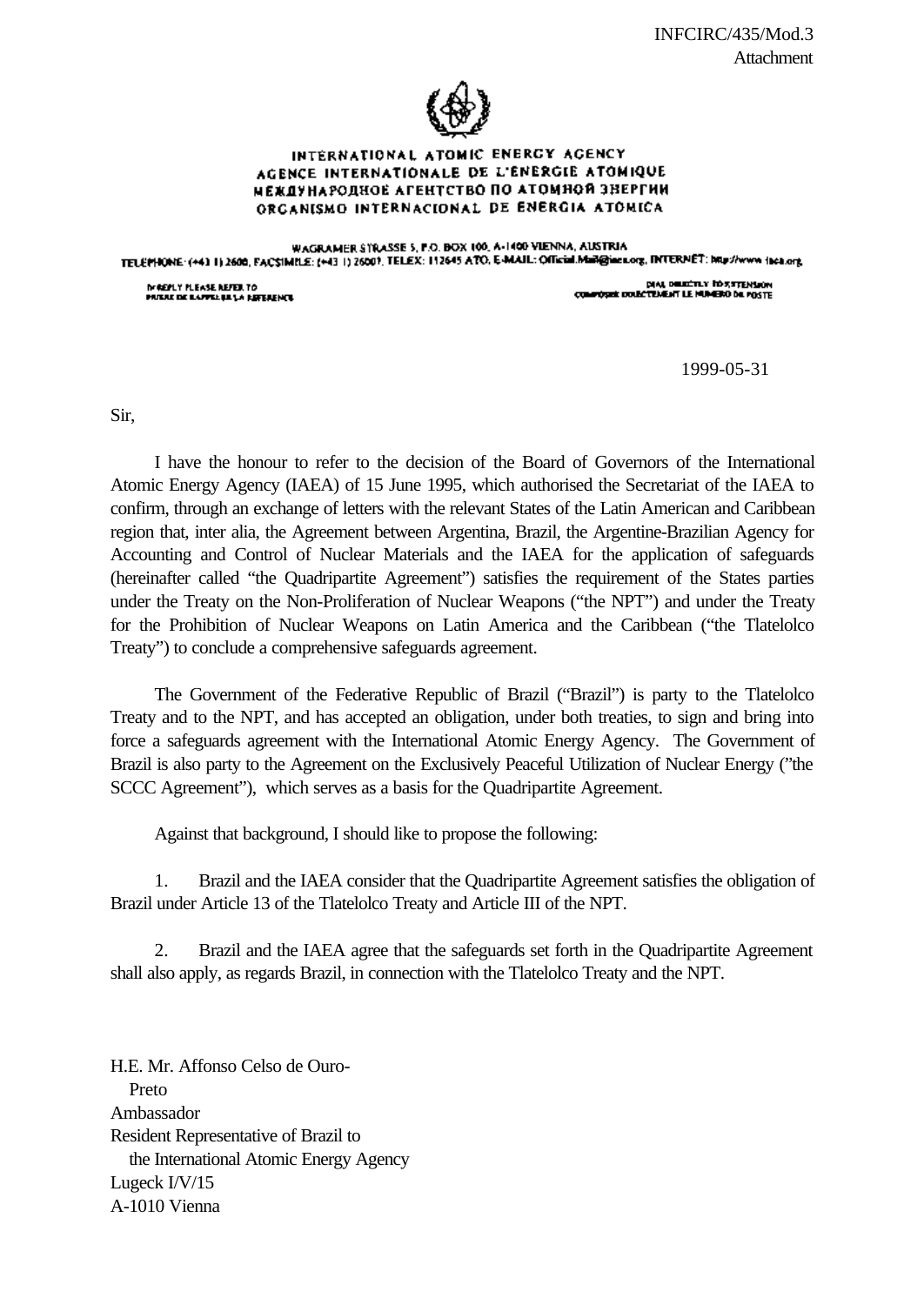3. The provisions of the Quadripartite Agreement shall apply as long as Brazil is party to either the SCCC Agreement, the Tlatelolco Treaty or the NPT.

It is the Secretariat's understanding that your Government concurs with the statements in paragraphs 1 to 3 above. In that case, this letter and your affirmative reply shall, subject to approval by the Board of Governors of the IAEA, constitute an agreement which shall enter into force on the date of its approval by the Board of Governors of the IAEA.

Accept, Sir, the assurances of my highest consideration.

 $\Lambda$ .  $\overline{a}$ 

Mohamed ElBaradei Director General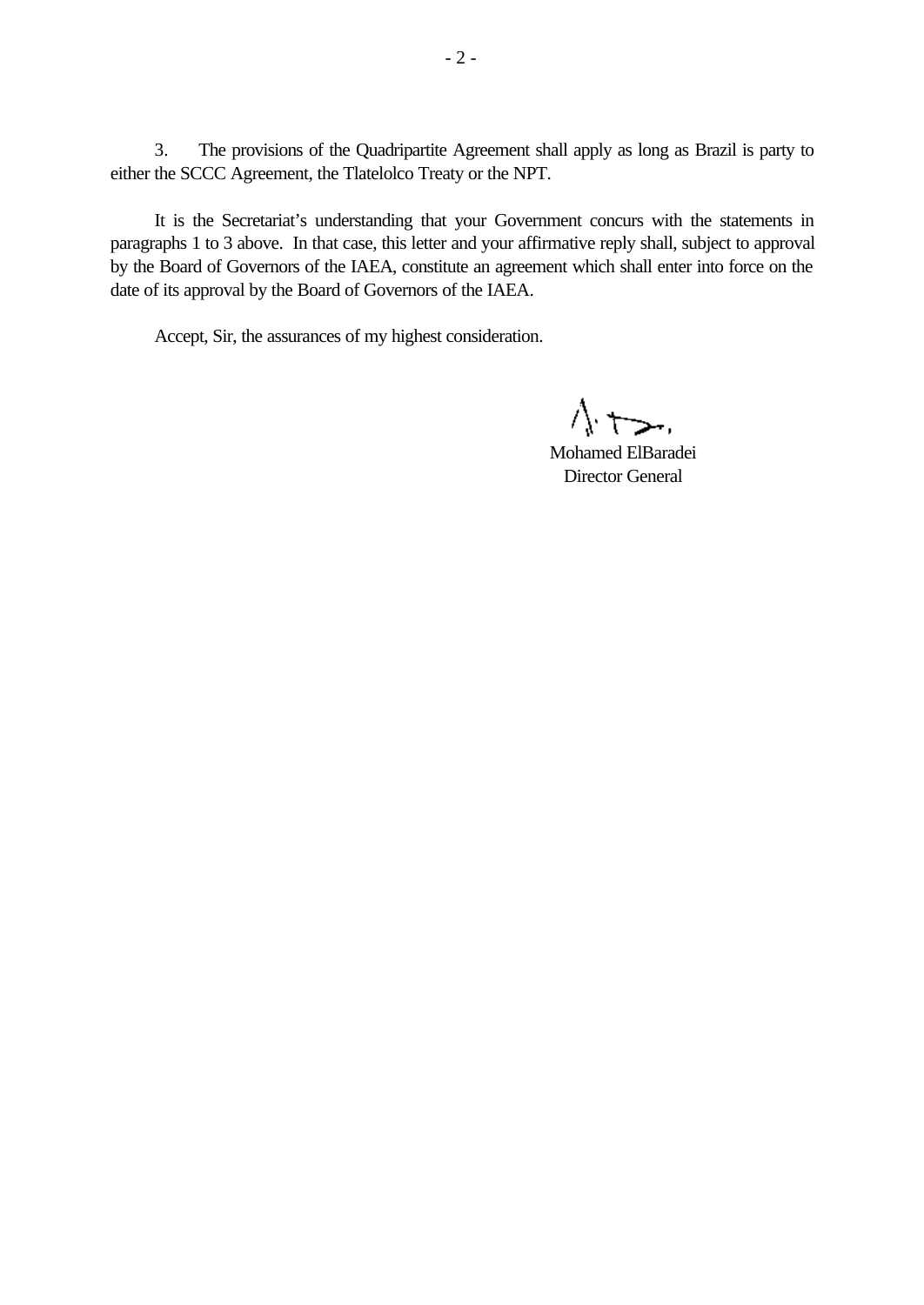### **THE EMBASSY OF THE FEDERATIVE REPUBLIC OF BRAZIL**

## IAEA/SEC/Nr155A/99 Vienna, 30 July 1999

Sir,

I have the honour to acknowledge receipt of your note dated 31 May 1999, which reads as follows:

"I have the honour to refer to the decision of the Board of Governors of the International Atomic Energy Agency (IAEA) of 15 June 1995, which authorised the Secretariat of the IAEA to confirm, through an exchange of letters with the relevant States of the Latin American and Caribbean region that, inter alia, the Agreement between Argentina, Brazil, the Argentine-Brazilian Agency for Accounting and Control of Nuclear Materials and the IAEA for the application of safeguards (hereinafter called "the Quadripartite Agreement") satisfies the requirement of the States parties under the Treaty on the Non-Proliferation of Nuclear Weapons ("the NPT") and under the Treaty for the Prohibition of Nuclear Weapons on Latin America and the Caribbean ("the Tlatelolco Treaty") to conclude a comprehensive safeguards agreement.

The Government of the Federative Republic of Brazil ("Brazil") is party to the Tlatelolco Treaty and to the NPT, and has accepted an obligation, under both treaties, to sign and bring into force a safeguards agreement with the International Atomic Energy Agency. The Government of Brazil is also party to the Agreement on the Exclusively Peaceful Utilization of Nuclear Energy ("the SCCC Agreement"), which serves as a basis for the Quadripartite Agreement.

Against that background, I should like to propose the following:

1. Brazil and the IAEA consider that the Quadripartite Agreement satisfies the obligation of Brazil under Article 13 of the Tlatelolco Treaty and Article III of the NPT.

2. Brazil and the IAEA agree that the safeguards set forth in the Quadripartite Agreement shall also apply, as regards Brazil, in connection with the Tlatelolco Treaty and the NPT.

Dr. Mohamed ElBaradei Director General International Atomic Energy Agency Vienna International Centre